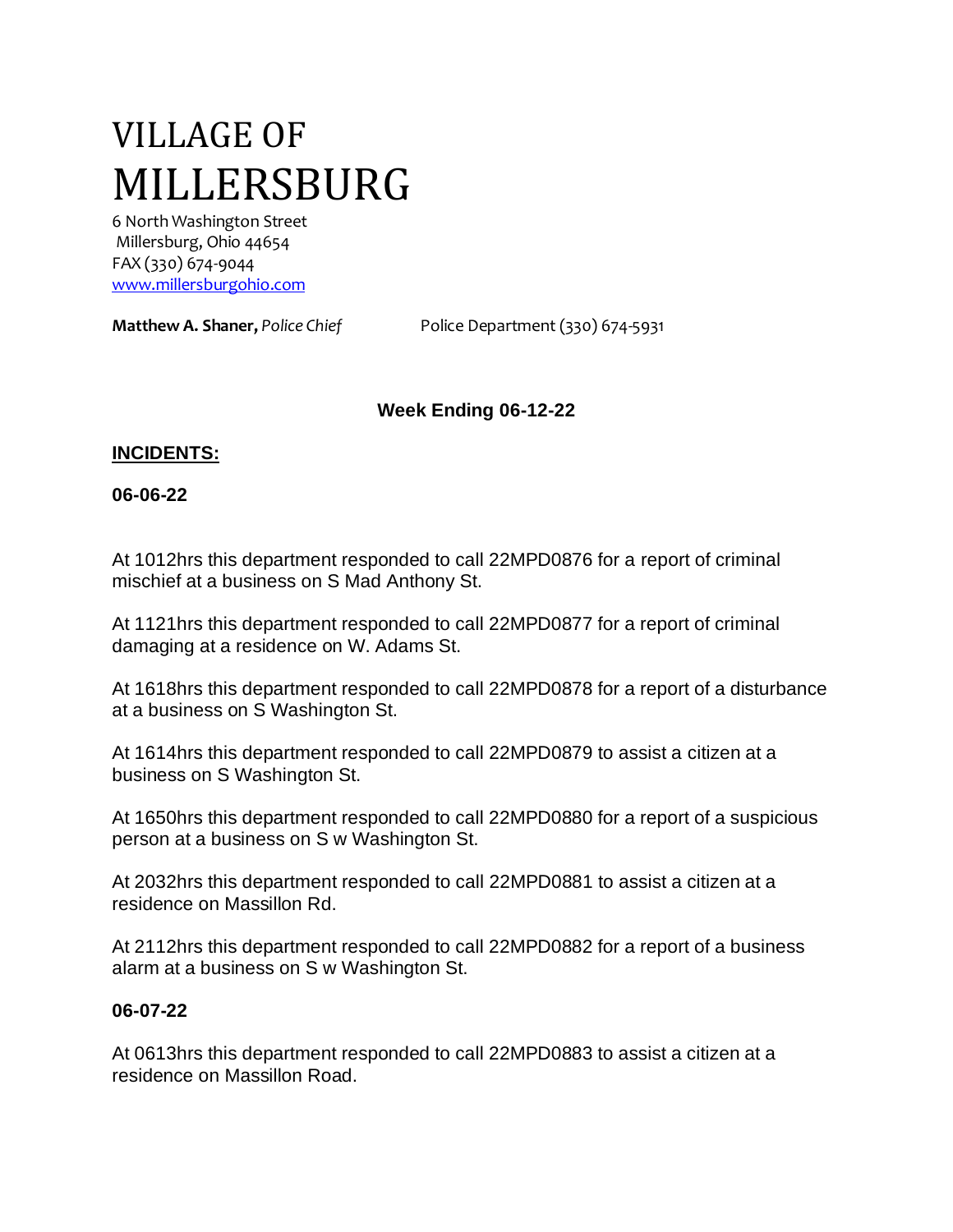At 0930hrs this department responded to call 22MPD0884 to check the welfare of a resident on Uhl St.

At 1030hrs this department responded to call 22MPD0885 for a parking problem at a residence on Lakeview Drive.

At 1432hrs this department responded to call 22MPD0886 to check the welfare of a resident on W. Jackson St.

At 1438hrs this department responded to call 22MPD0887 for a report of trespassing at a residence on Rustic Drive.

At 1842hrs this department responded to call 22MPD0888 for a MC/ATV complaint on Wooster Rd.

## **06-08-22**

At 0941hrs this department responded to call 22MPD0890 to assist a citizen unlock their vehicle on Walkup St.

At 1049hrs this department responded to call 22MPD0891 for a disabled vehicle on Glen Dr.

At 1222hrs this department responded to call 22MPD0892 for a report of a bad check at a business on N. Washington St.

At 1236hrs this department responded to call 22MPD0893 for a report of fraud from a business on S. Washington St.

At 1407hrs this department responded to call 22MPD0894 to assist a citizen unlock their vehicle on Parkview Ave.

At 1520hrs this department responded to call 22MPD0895 for a suspicious person on the trail near Koch St.

At 1638hrs this department responded to call 22MPD0896 for a report of a suspicious vehicle on Forlow St.

At 2148hrs this department responded to call 22MPD0897 for a Welfare check at a residence on Massillon Rd.

## **06-09-22**

At 1118hrs this department responded to call 22MPD0898 for a report of a suspicious person at a business on S. Washington St.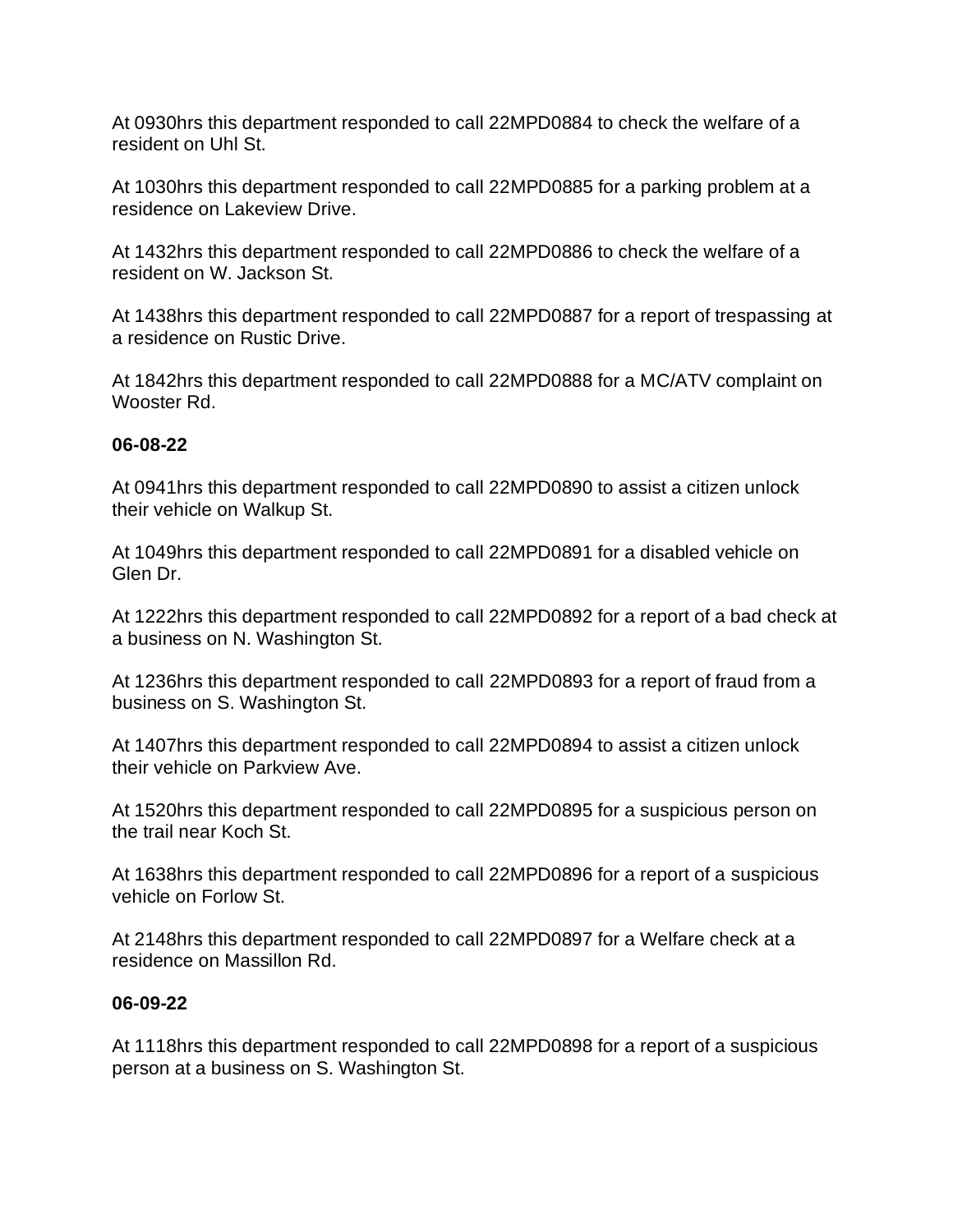At 1205hrs this department responded to call 22MPD0899 for a private property non injury crash on S. Washington St. Report was declined.

At 1428hrs this department responded to call 22MPD0900 to assist a motorist in unlocking their vehicle at a business on Glen Drive.

At 1636hrs this department responded to call 22MPD0901 for a theft at a business on S. Washington St.

At 2136hrs this department responded to call 22MPD0903 for a report of a suspicious person at a business on S. Washington St.

## **06-10-22**

At 0053hrs this department responded to call 22MPD0904 for a report of a suspicious person on Uhl St.

At 0135hrs this department responded to call 22MPD0905 for a report of an obstructed roadway on Massillon Rd.

At 1107hrs this department responded to call 22MPD0906 for a funeral escort through town to the north limit.

At 1304hrs this department responded to call 22MPD0907 for a noise complaint at a residence on S. Washington St.

At 1623hrs this department responded to call 22MPD0908 to assist a citizen unlock their vehicle on E. Adams St.

At 1827hrs this department responded to call 22MPD0909 for a report of falsification at a business on S. Washington St.

At 1910hrs this department responded to call 22MPD0910 to assist a citizen unlock their vehicle on S. Washington St.

## **06-11-22**

At 0900hrs this department responded to call 22MPD0911 to assist a citizen unlock their vehicle at a business on S. Washington St.

At 1123hrs this department responded to call 22MPD0912 for an argument on W. Jones St.

At 1503hrs this department responded to call 22MPD0913 for a report of a suspicious person on S. Washington St.